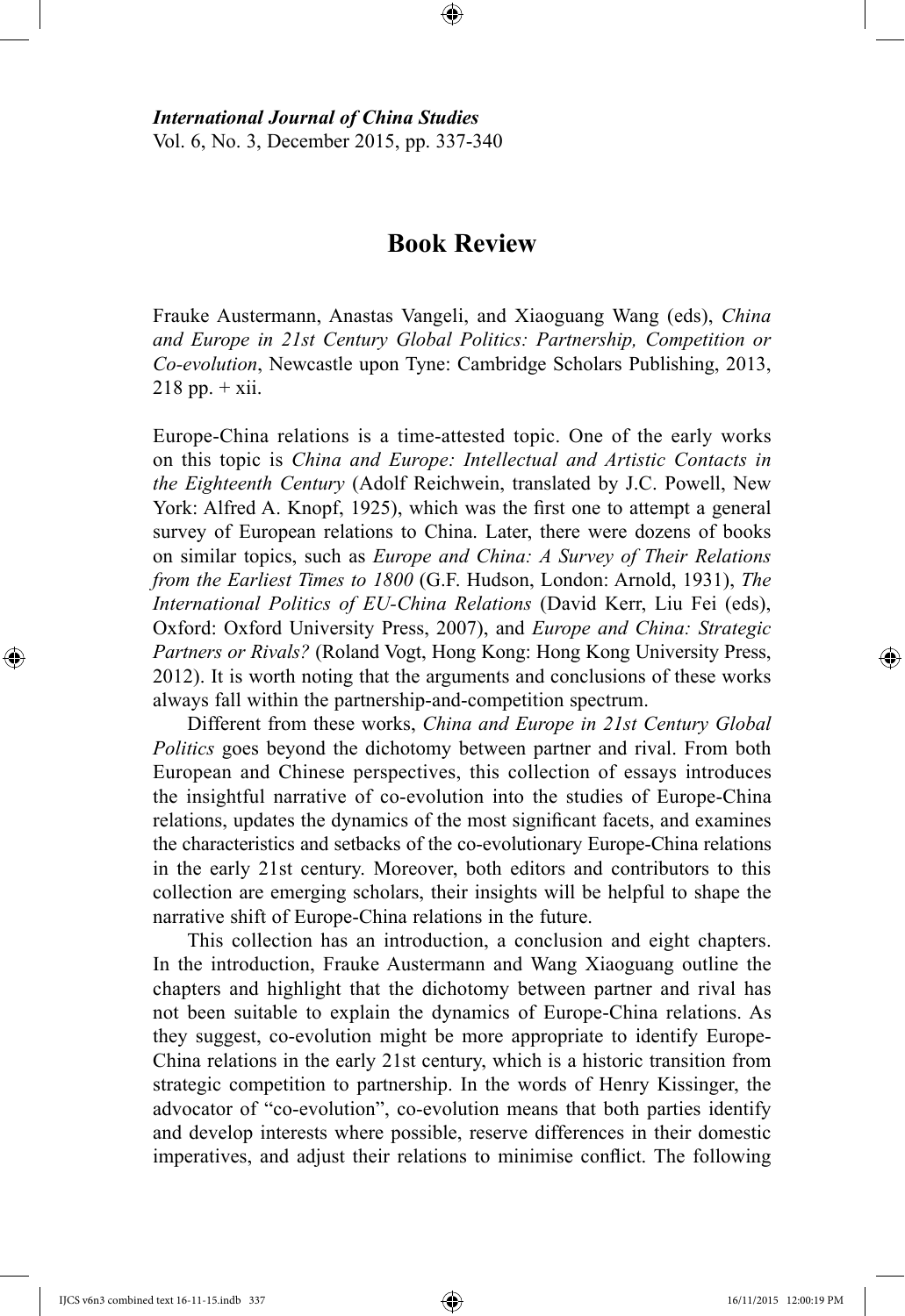## *338 Kai Chen*

pages (Chapters 1-8) examine the possibility of co-evolution in the dynamics of Europe-China relations in the most significant fields, including security relations (by Anastas Vangeli and He Yin), energy and environmental issues (Maximilian Rech and Li Xinlei), sovereign debt crisis (by Wang Liang, Shi Wentao and Antonia Hmaidi), soft power and public diplomacy (by Julia Soeffner, Wang Haiping and He Zhigao). In the conclusion, Anastas Vangeli and Frauke Austermann summarise the findings of this collection, and stress that the narrative of co-evolution is more applicable to illustrate the current Europe-China relations.

⊕

This collection at least makes two contributions to the existing literature of the Europe-China relations. First, it clearly identifies the term of coevolution in the context of Europe-China relations. Co-evolution refers to a two-layers learning process, that is, mutual perception and self-perception. On the level of mutual perception, both sides could be "Learning from each other" (p. 203). In many cases, they "reciprocally affect each other's evolution and development" (p. 183). The most significant case should be the mutual partnership between China and Europe in energy and environmental governance (e.g. renewable energy policy). In addition, it is estimated that the existing initiatives participated by both sides (e.g. multilateral and international organisations, and the Europe-China Human Rights Dialogue) could gain more momentum in Europe-China relations. On the level of selfperception, the similarities in self-perception could play an essential role in promoting Europe-China co-evolution. Particularly, they are both advocates of multilateralism and global peace.

Second, this collection reveals the critical challenges facing current Europe-China relations, especially normative divergence and mutual distrust. As the editors and contributors argue, both Europe and China "often struggle with projecting their desired images to one another" (p. 205), while there are still significant divergences in values and norms (e.g. sovereignty and human rights). In addition, the misunderstanding between both sides are "more likely when normatively charged foreign policy actions of the one side directly challenge the policy of the other" (p. 25).

The other critical challenge is lack of mutual trust on both sides. In the case of Euro zone crisis, Europe hoped for more financial and monetary commitments from China, while Europe refused to grant China Market Economy Status. This made China's domestic interests and international commitments conflicted with each other. As a result, Europe did not receive the expected rescue from China, though the idea that "rescuing Europe is rescuing China" seemed to "have prevailed among elites" in China (p. 80).

Concerning the proper solutions, as this collection addresses, both sides should strengthen public diplomacy instruments, particularly people-topeople cultural exchanges and study exchange programmes between China

IJCS v6n3 combined text 16-11-15.indb 338 16/11/2015 12:00:19 PM

⊕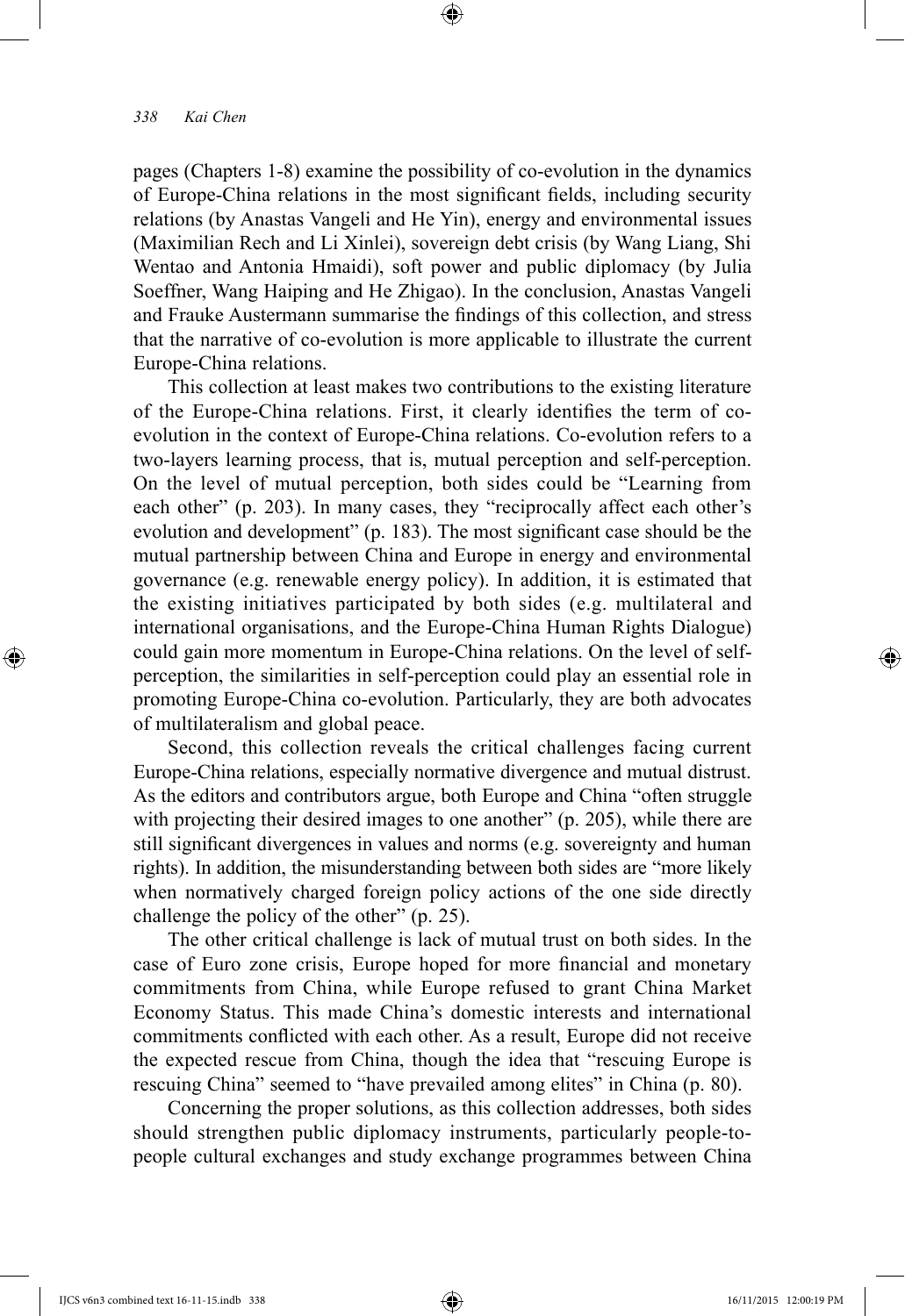and Europe, while searching for "overlapping win-sets of their respective domestic arenas" (p. 125).

⊕

If there is an omission in this thought-provoking collection of essays, I think it is that the editors and contributors express less concern about three important variables in Europe-China Relations. The first variable is the voting rule of the European Union, which includes qualified majority, simple majority and absolute majority. The rule of qualified majority applies to the adoption of proposals on the following matters concerning employment and industrial relations; Simple majority is usually applicable to the European Parliament; in contrast, the EU Commission often decides by an absolute majority of its commissioners. It is critically needed to examine the extent to which the three voting rules would produce impacts on the co-evolutionary Europe-China relations in different scenarios.

The second variable is veto privileges enjoyed by each EU member country in treaty negotiations that requires the unanimous consent of all EU member countries. In other words, any EU member county could wield its veto power to stop any treaty negotiation related with Europe-China relations. Moreover, EU member countries' national interests "compete with each other and may also be incongruent" with the EU's interests (p. 176). On this account, the transaction cost of satisfying all EU member countries will be much higher than what China could afford.

In such case, it is not surprising to see that China gave "priority to a bilateral rather than a regional approach" (p. 84), because China might keep close relations with some EU member countries. Though this kind of solution would lose many opportunities for rallying supports from all EU member countries, it could effectively prevent some EU members from advocating exclusive or discriminal treaty through the veto power of certain EU member country. In the coming future, it will be more likely for China to establish co-evolutionary relations with some pro-China EU members, rather than Europe as a whole.

The third variable is impacts posted by the United States, which is the most essential strategic partner of Europe. The editors and contributors show little concern to the United States' attitude on whither Europe-China relations in the early 21st century. Would co-evolution of Europe-China relations accord with the national interests of the Untied States? The answer to this question might be time-consuming. If this collection could take the three variables mentioned above into account, its arguments and conclusions will be more inclusive.

Overall, *China and Europe in 21st Century Global Politics* has successfully opened an avenue for future research. It emphasises the dynamics and setbacks of the co-evolutionary Europe-China relations in the early 21st century, and offers readers a balanced perspective between European

IJCS v6n3 combined text 16-11-15.indb 339 16/11/2015 12:00:19 PM

⊕